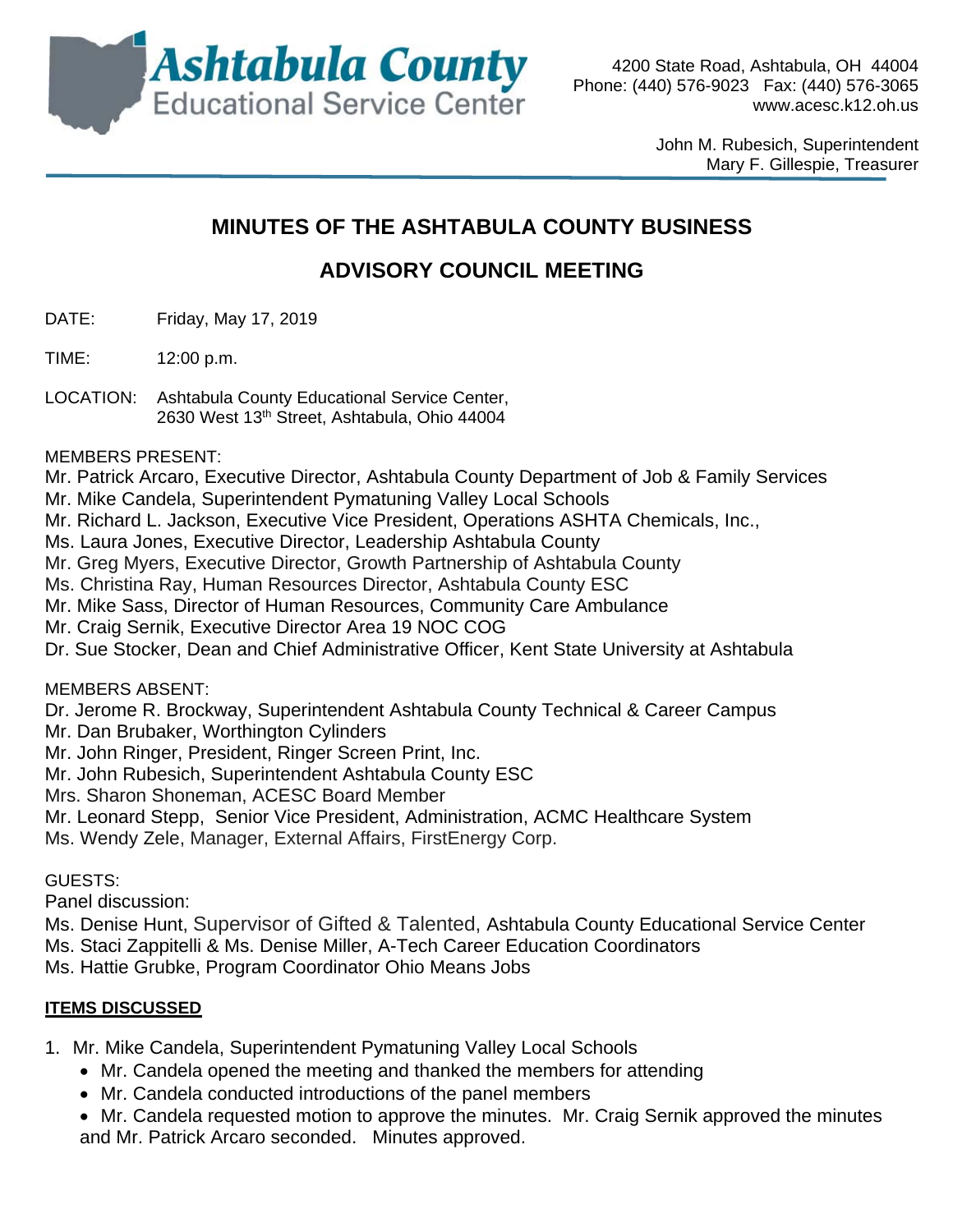Ashtabula County Business Advisory Committee Meeting Minutes Thursday, May 17, 2019 Page -2-

 Mr. Candela mentioned the Ashtabula County Schools Levy that passed and thanked any members for any support.

2. Ms. Denise Hunt, Supervisor of Gifted & Talented, Ashtabula County Educational Service Center & Mr. Greg Myers and Ms. Cindy Rabe of Growth Partnership:

- Presented information on the Ashtabula County ESC's mentorship program. The program allows students to explore a career path in depth over several months to determine whether or not it's the right fit.
- Denise Hunt, Greg Myers and Program Director Cindy Rabe explained that it has partnered with local businesses, institutions of higher learning and others who are aware of the preparation the program gives to those students who are planning to fill local workforce needs. The willing students who participate in the program will hopefully return to Ashtabula County after completing work experience and/or college to contribute to the local economy, often working for the businesses that mentored them.
- The ESC partners with the Growth Partnership for Ashtabula County, a business advocacy nonprofit, to form relationships with local businesses. The mentorship program is designed to work with student interest and needs to bring the student in touch with what seem to best fit the goal of the student.
- The program presently serves seven public schools and two private schools. About one-hundred and eighty (180) students have been actively engaged in the program over the past four years. They provided a list from the last 4 years of placements.
- 3. Ms. Staci Zappitelli & Ms. Denise Miller, A-Tech Career Education Coordinators
- Discussed the implementation of Mock Interviews in the districts and how they could always use the business members assistance
- Discussed how they provide professional development to the educator informing on knowledge of employment and career trends
- Encourage community guiding students toward all education/career paths
	- See the attached presentation
- 4. Ms. Laura Jones, LeaderShip Ashtabula
	- Ms. Jones discussed The Youth Leadership Program
- Youth LEADERship Ashtabula County is a leadership program for high school juniors in Ashtabula County. The goal is to acquire and strengthen leadership skills while increasing community engagement. In Youth LEADERship, students learn how to lead by doing, we work in teams to solve real world problems.
- Students work on real community problems that matter to them and their team. At the end of the year, each team presents their evidence-based solutions to community leaders. As a result, students master creative problem solving, critical thinking collaboration, self management, and citizenship.
- Each month we embark on various on-site visits, and work with existing community leaders on issues that are real and urgent in our community. Participants take a deep dive into the various sectors and the diverse community that is Ashtabula County, including; business, labor, economy, government, health and human services, and recreation sectors.